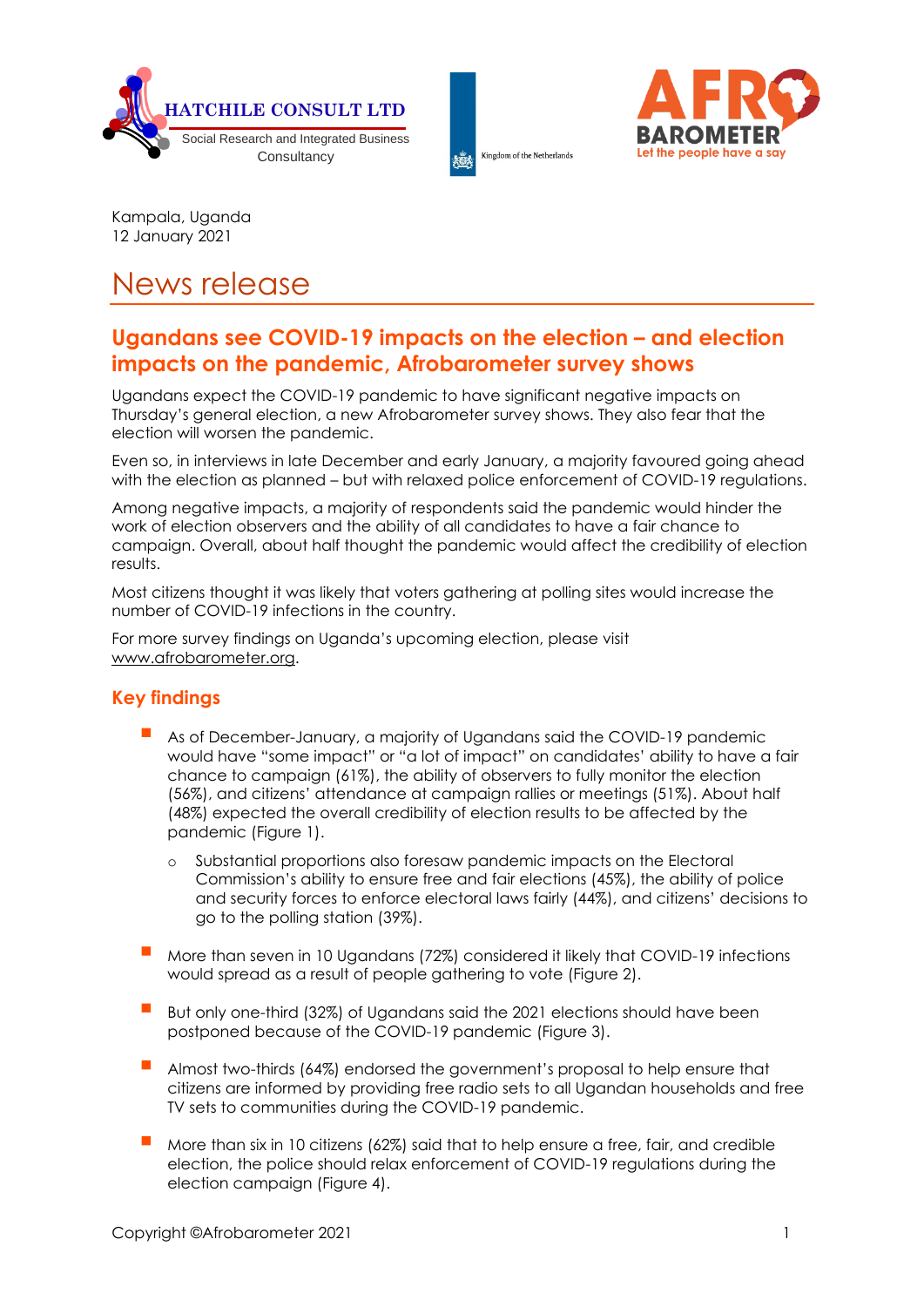

### **Afrobarometer surveys**

Afrobarometer is a pan-African, nonpartisan survey research network that has provided reliable data on experiences and evaluations of democracy, governance, and quality of life in 38 African countries since 1999. Afrobarometer conducts face-to-face interviews in the language of the respondent's choice with nationally representative samples.

With financial support from the Embassy of the Kingdom of the Netherlands in Uganda, the Afrobarometer team in Uganda, led by Hatchile Consult Limited, interviewed 2,400 adult Ugandans between 22 December 2020 and 7 January 2021 in 300 enumeration areas across 110 districts. A sample of this size yields country-level results with a margin of error of +/-2 percentage points at a 95% confidence level. This was the 11th Afrobarometer survey in Uganda since 1999.

### **Charts**



#### **Figure 1: Impact of COVID-19 on elections** | Uganda | 2020/2021

*Respondents were asked: In your opinion, how much impact do you expect the COVID-19 pandemic to have on each of the following aspects of the 2021 general elections? (% who said "some impact" or "a lot of impact")*

*Your decision to go to a polling station to vote in person?*

*Your decision to attend in-person campaign meetings or rallies?*

*The ability of the Electoral Commission of Uganda to ensure that the election is free and fair? The ability of the police and security agencies to fairly enforce electoral laws?*

*The ability of all candidates to have an equal and fair chance to campaign and communicate with voters?*

*The ability of local and international election observers to fully monitor the elections? The credibility of the final result of the general elections?*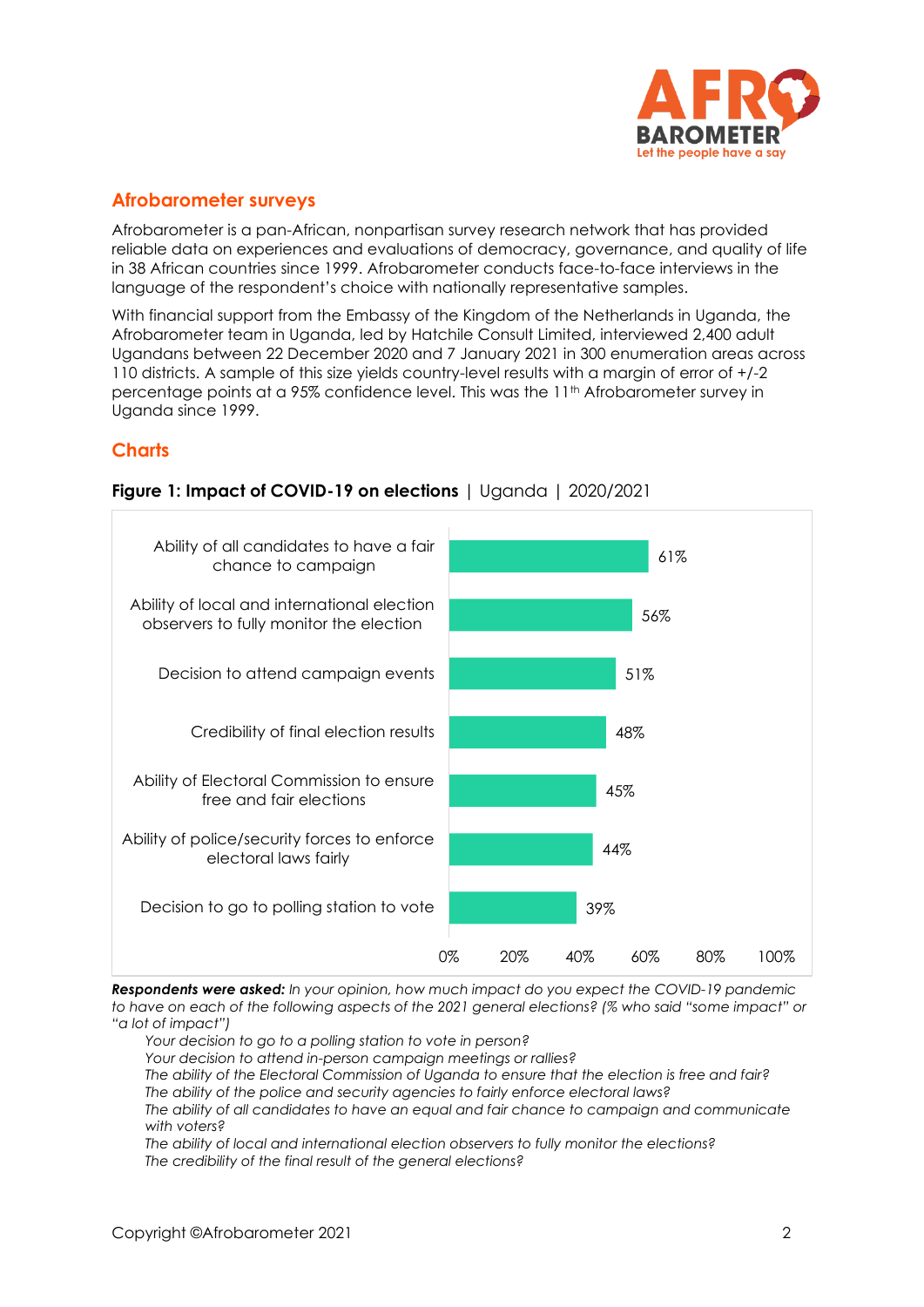



#### **Figure 2: Will election increase COVID-19 infections?** | Uganda | 2020/2021

*Respondents were asked: How likely do you think it is that the following problem could arise on Election Day due to the COVID-19 pandemic, or haven't you heard enough to say: COVID-19 infections will spread as a result of people gathering to vote in the election?*





*Respondents were asked: In view of the threat of the COVID-19 pandemic in Uganda and government's decision to move most election campaigns over to the media, please tell me whether you disagree or agree with each of the following statements: (% who "agree" or "strongly agree")*

*The 2021 general elections should have been postponed until it becomes safe for all voters to participate.*

*Government's proposal to provide free radio sets to all Ugandan households and TV sets to communities during the COVID-19 pandemic is justified.*